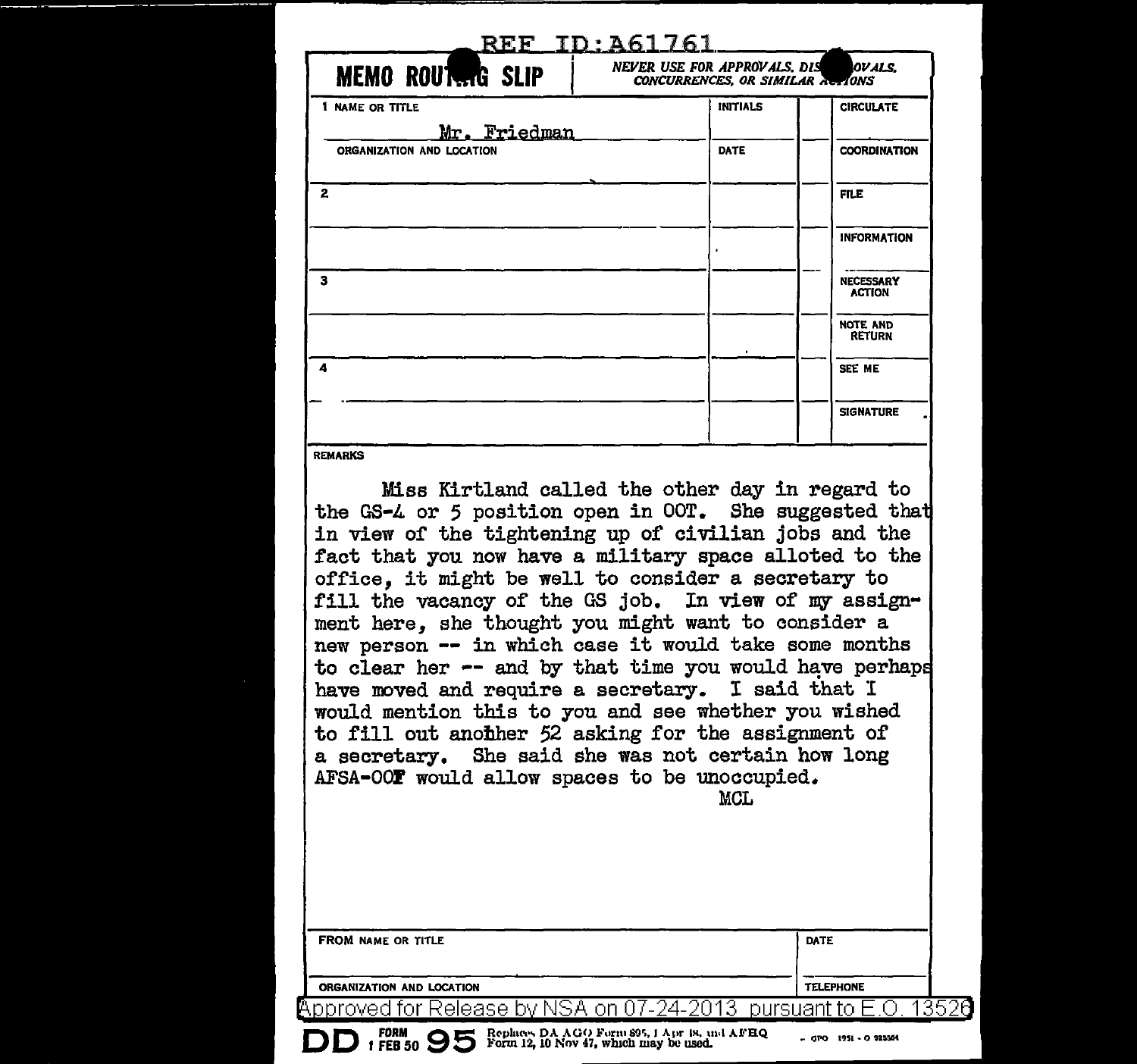| <b>STANDARD FORM 52</b><br>PROMULGATED BY THE<br>U. S. CIVIL SERVICE COMMISSION                                                                                                           |                                                                                                                                                                       |                                               |                                        |                         |                                                       |                                         |
|-------------------------------------------------------------------------------------------------------------------------------------------------------------------------------------------|-----------------------------------------------------------------------------------------------------------------------------------------------------------------------|-----------------------------------------------|----------------------------------------|-------------------------|-------------------------------------------------------|-----------------------------------------|
|                                                                                                                                                                                           |                                                                                                                                                                       |                                               |                                        |                         |                                                       |                                         |
| OCTOBER 1948-FEDERAL PERSONNEL<br><b>HANUAL CHAPTER RI</b>                                                                                                                                |                                                                                                                                                                       |                                               |                                        |                         |                                                       |                                         |
|                                                                                                                                                                                           | <b>REQUEST FOR PERSONNEL ACTION</b>                                                                                                                                   |                                               |                                        |                         |                                                       |                                         |
|                                                                                                                                                                                           | REQUESTING OFFICE: Fill in items 1 thru 13c except 6b and 7 unless otherwise instructed. If applicable, obtain<br>resignation and fill in separation data on reverse. |                                               |                                        |                         |                                                       |                                         |
| 1. NAME (Mr., Miss, Mrs.; first, middle initial, last)                                                                                                                                    |                                                                                                                                                                       | 1951 MAR 27                                   | 14                                     | <b>2. DATE OF BIRTH</b> | 3. DATE OF REQUEST                                    | 4. REQUEST NO.                          |
|                                                                                                                                                                                           |                                                                                                                                                                       |                                               |                                        | 12                      | 22 Mar 51                                             | AFSA-00T-3                              |
| 5. NATURE OF ACTION REQUESTED:<br><b>Cancel</b>                                                                                                                                           | A. PERSONNEL (Specify whether appointment, promotion, separation, etc.)                                                                                               |                                               |                                        |                         | <b><i>A. EFFECTIVE DATE</i></b><br>A. PROPOSED:       | 7 C. S OR OTHER<br>LEGAL AUTHOR-<br>ITY |
|                                                                                                                                                                                           | B. POSITION (Specify whether establish, change grade or title, etc.)                                                                                                  |                                               |                                        |                         | <b>B APPROVED:</b>                                    |                                         |
| <b>FROM</b>                                                                                                                                                                               |                                                                                                                                                                       | <b>8. POSITION TITLE AND</b><br><b>NUMBER</b> |                                        | T <sub>0</sub>          |                                                       |                                         |
|                                                                                                                                                                                           |                                                                                                                                                                       | 9. SERVICE, GRADE, AND                        |                                        |                         |                                                       |                                         |
|                                                                                                                                                                                           |                                                                                                                                                                       | SALARY<br>10, ORGANIZATIONAL<br>DESIGNATIONS  |                                        |                         |                                                       |                                         |
|                                                                                                                                                                                           |                                                                                                                                                                       |                                               |                                        |                         |                                                       |                                         |
|                                                                                                                                                                                           |                                                                                                                                                                       | <b>11. HEADQUARTERS</b>                       |                                        |                         |                                                       |                                         |
| <b>FIELD</b>                                                                                                                                                                              | <b>DEPARTMENTAL</b>                                                                                                                                                   |                                               | 12. FIELD OR DEPARTMENTAL              |                         | FIELD                                                 | <b>DEPARTMENTAL</b>                     |
|                                                                                                                                                                                           | William F. Friedman, Technical Consultant<br>13B. FOR ADDITIONAL INFORMATION CALL (Name and telephone extension)                                                      |                                               | Signature.                             |                         |                                                       |                                         |
|                                                                                                                                                                                           |                                                                                                                                                                       |                                               |                                        |                         |                                                       |                                         |
|                                                                                                                                                                                           |                                                                                                                                                                       |                                               | Title:                                 |                         |                                                       |                                         |
| William F. Friedman                                                                                                                                                                       | 131/60240                                                                                                                                                             |                                               |                                        |                         |                                                       | Technical Consultant (AFSA-OOT)         |
|                                                                                                                                                                                           | Request No. OOT-1 cancelled per Request No. OOT-3.                                                                                                                    |                                               |                                        |                         | <b>GERTRIDE E. KIRTLANI</b>                           |                                         |
|                                                                                                                                                                                           |                                                                                                                                                                       |                                               |                                        |                         | Head, AFSA-1530<br>16. POSITION CLASSIFICATION ACTION |                                         |
| 10 PT.-SPECIFY                                                                                                                                                                            | WWII   WWI   OTHER                                                                                                                                                    |                                               | NEW   VICE   I. A   REAL.              |                         |                                                       |                                         |
| 19. APPROPRIATION<br>18.<br>FROM.                                                                                                                                                         |                                                                                                                                                                       |                                               | 20 SUBJ TO C S. RET.<br>$ACT (Yes-NO)$ |                         | 21. DATE OF OATH<br>(Accessions only)                 | 22 LEGAL RESIDENCE<br>CLAIMED   PROVED  |
| TO                                                                                                                                                                                        |                                                                                                                                                                       | <b>DATE</b>                                   | <b>REMARKS:</b>                        |                         |                                                       | STATE:                                  |
|                                                                                                                                                                                           | INITIAL OR SIGNATURE                                                                                                                                                  |                                               |                                        |                         |                                                       |                                         |
|                                                                                                                                                                                           |                                                                                                                                                                       | <u>Y</u> 16                                   |                                        |                         |                                                       |                                         |
|                                                                                                                                                                                           |                                                                                                                                                                       |                                               |                                        |                         |                                                       |                                         |
| 14. STANDARD FORM 50 REMARKS                                                                                                                                                              |                                                                                                                                                                       |                                               |                                        |                         |                                                       |                                         |
| <b>15. VETERAN'S PREFERENCE</b><br>NONE   5 PT.<br>-17.<br><b>SEX   RACE</b><br>23. CLEARANCES<br>A.<br>B. CEIL OR POS. CONTROL<br><b>C. CLASSIFICATION</b><br>D. PLACEMENT OR EMPL<br>E. |                                                                                                                                                                       |                                               |                                        |                         |                                                       |                                         |
| 24. APPROVED BY                                                                                                                                                                           |                                                                                                                                                                       |                                               |                                        | 43 28 1951              |                                                       |                                         |